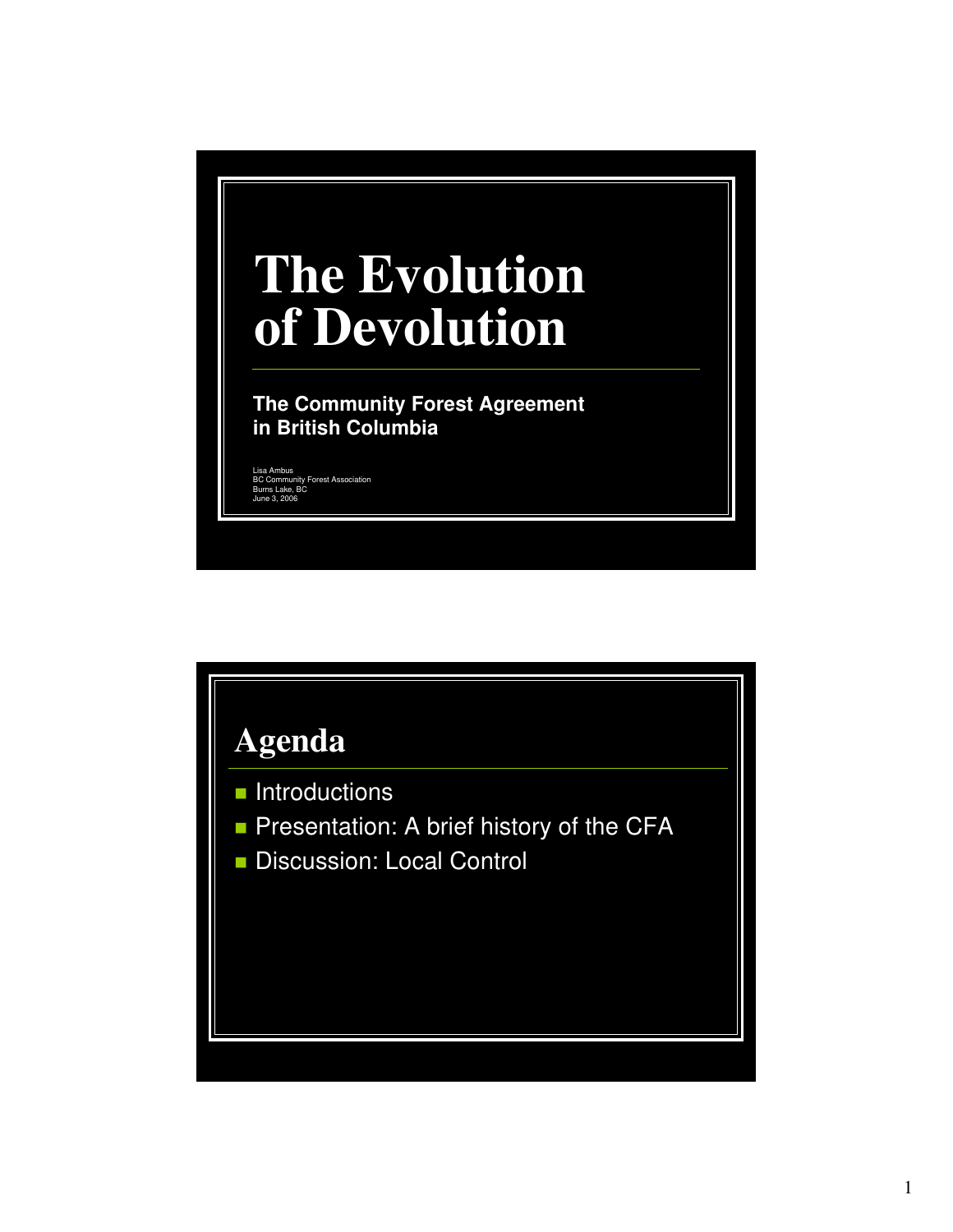

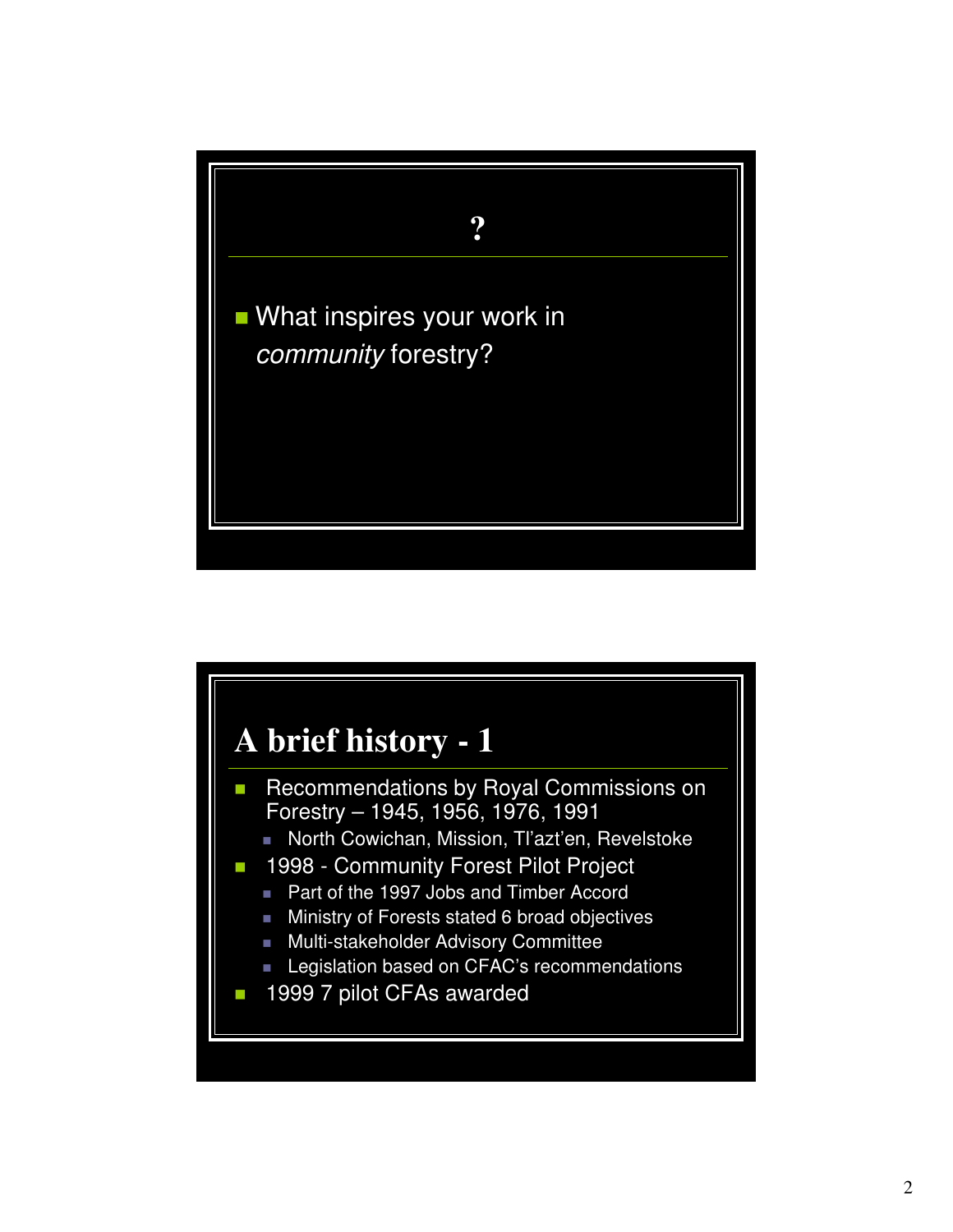

- Complete devolution of responsibility to communities
- **Fully comprehensive (rights include some NTFPs)**
- "In perpetuity" (duration of 25-99 years)
- No minimum cut control
- Diverse governance models
- **Encouraged innovation**
- **Pilot CFAs selected by competitive process**

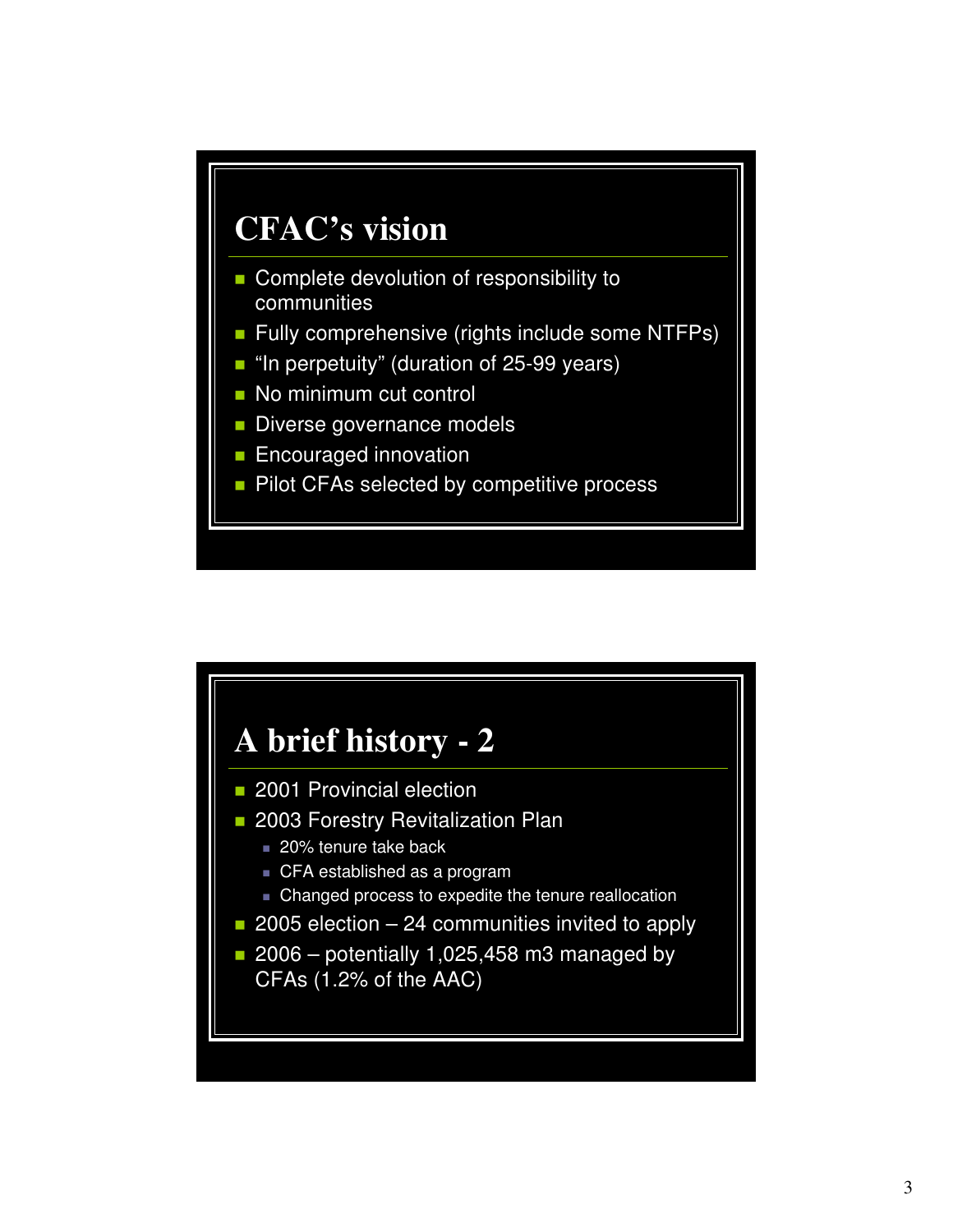## **Implementation & Evolution:**

some observations…

- CFAs mostly managing for timber
- 5 year pilot/probationary term has limited investment
- **Longest term CFA is 25 years**
- $\blacksquare$  Invitations and direct awards instead of competition
- **CFAC potentially obsolete**
- Diverse community governance models
- CFAs administered like other timber tenures
- Challenge of interagency coordination for NTFPs
- CF program is under-resourced
- **Unclear program objectives**

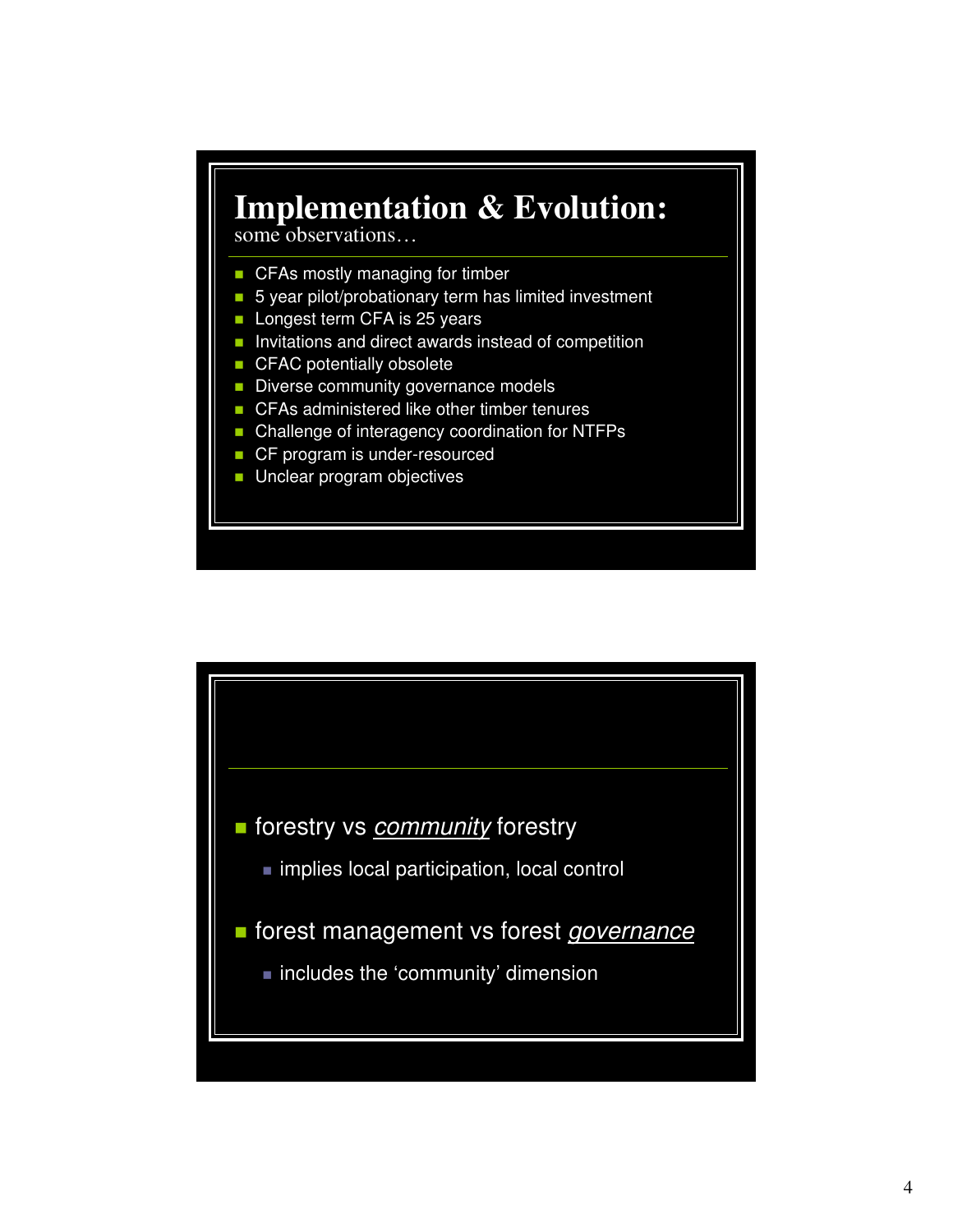